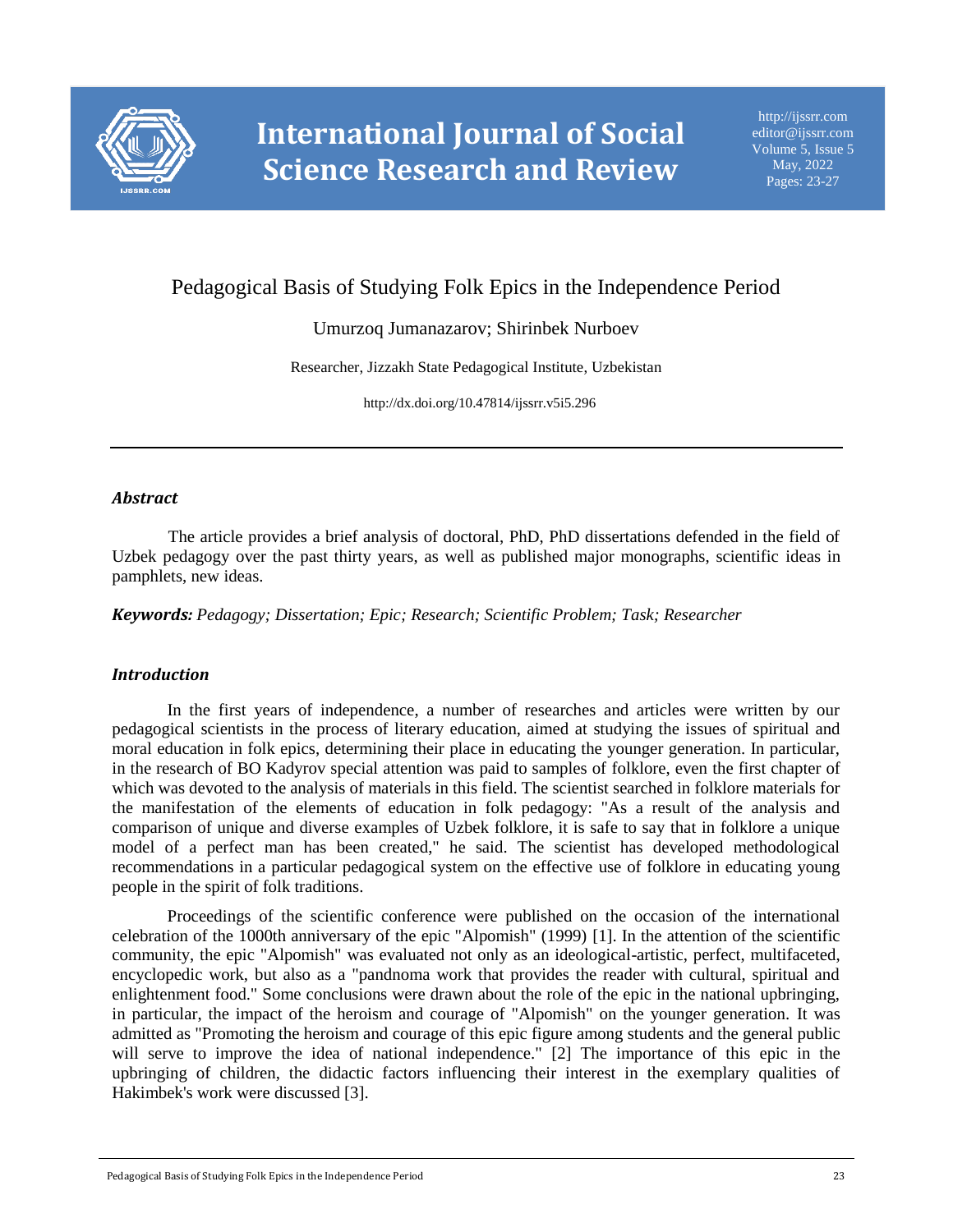

#### *Main Part*

O.Madaev emphasizes the need to introduce the study of folklore as a separate theoretical course in general secondary schools, which today pays special attention to the values of the people, and gives a number of practical classifications to the scientific community: "Scientific observations in folk epics in recent years show that it is expedient to teach the epic "Alpomish", which is the flower of our epic, as a major epic work in schools in at least two stages: the first stage deals with the plot line of the epic, the first description of the images, the second stage the struggle for the unity of the Motherland and the people, the spiritual image of the national heroes, the description of science and profession, the formation of will and personality, the influence of Islamic philosophy on the epic , artistic skill problems... Another problem in the study of the epic "Alpomish" in secondary schools is the choice of the piece of art in the textbook, - said the scientist. He gave a correct and reasonable conclusion: In distinguishing the passages from the most remarkable plates of the epic, it is necessary to take into account that they give an idea of the general content of the work, the art, the principles of image creation. Teaching and motivating students to work on a given text will be the basis for mastering the epic in the process of reading outside the classroom.

Scholar D. Jumanazarova also supported O. Madaev's comments. It would be expedient to provide the necessary information on the history of writing, study and publication of the epic "Alpomish" in secondary schools the main idea of the epic is to strengthen the aspects of the struggle for the unity of the motherland and the people, the methods of spiritual and moral education of the epic heroes of the people in the modern textbook "Literature". At the very least, she believes that the stages of literary education should be mastered in the process of extracurricular reading and in extracurricular activities aimed at spiritual and educational purposes.

Among the literature related to the study of the problem, there are sources that have studied some aspects of the system of spiritual and moral education in folk epics. M.Murodov and A.Ergashev's book "Alpomishnoma" gives an analysis of traditions, customs, morals, values in "Alpomish" and epics of the same category, for example, "Yodgor", "Barchinbeka" and folk wisdom in the epic. It is presented to students under the name "Alpomish fertilizers". In the above-mentioned scientific work of D.Jumanazarova the need to study such wisdom, which is the flower of folk etiquette, in the process of extracurricular reading and extracurricular activities, classes and activities aimed at spiritual and educational purposes. It is said that the height of national thinking is due to the fact that it has a very large layer of spiritual and moral heritage with international glory. The most important thing for us, says D. Jumanazarova, is that the epic "Alpomish" has proved to be a leading didactic source in the spiritual development of students in the experimental fields, has a significant educational impact on the development of high spiritual and moral qualities [4].

In the books of M.Murodov and A.Ergashev "Qadriyatnoma" [5] folklore of social, domestic, family, spiritual and moral qualities, customs and values, born on the basis of dreams, struggles and aspirations of our nation and becoming an integral part of historical life, way of life The educational and didactic possibilities are explained in more detail on the basis of examples taken from his works. Due to its scientific popularity, this book can be used effectively at all stages of literary education in the classroom, in educational activities in extracurricular activities importantly, from the analysis and interpretation of spiritual and moral values in the development of high moral and ethical qualities of young people, teachers are also in their work experience, and parents in the upbringing of children.

In some of O. Madaev's works the most pressing problems of literary education are raised: the process of literary lessons and the lack of national ideology in their form and content, the old methods of analyzing works of art in the work of teachers. The Methodist scholar believes that "One of the main reasons for the escalation of unrest in our lives, the pursuit of a luxurious life, the betrayal of our compatriots is the poor quality and purposelessness of direct literature lessons". In the article, based on many years of work experience, he was able to substantiate his comments on the example of the epic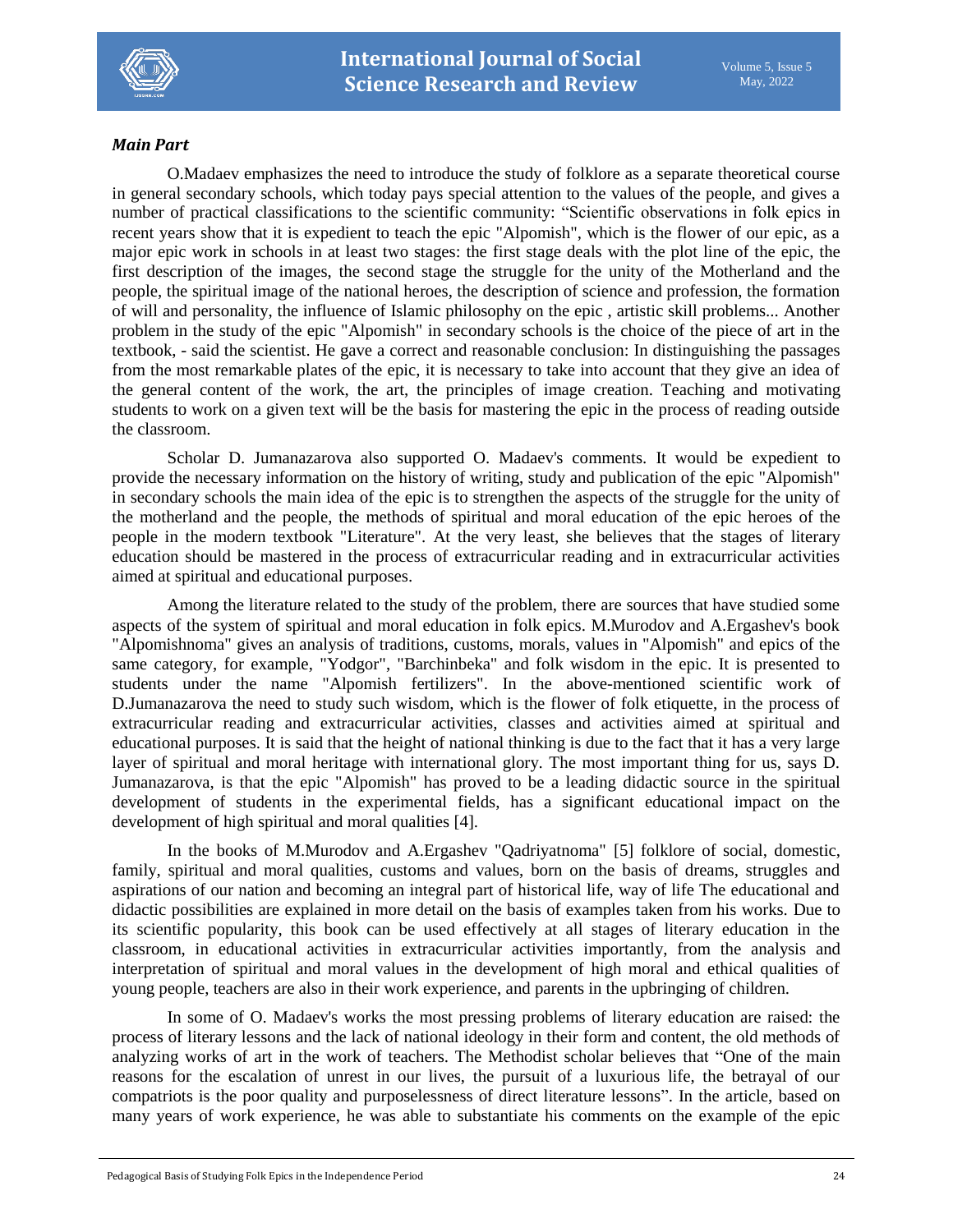

"Alpomish", which is studied in 8th grade. In addition, in the pamphlet "Conversation with Alpomish" [6], the scholar has highlighted issues such as the freedom of the individual, the influence of Islam on the work, the expression of the human psyche, which has not been studied in detail in the epic. In the section "Wisdoms of Alpomish" are examples of wise words, phrases and proverbs from the epic.

K. Yuldashev in his book dedicated to the epic "Alpomish" rightly admits "Finding the artistic gems at the heart of the epic Alpomish, which should become the national book of every Uzbek, and identifying the aspects that make it a beautiful and long-lasting work, would ensure that the epic is understood and loved by the nation." The scholar's observations on the art of the epic and the spirituality of our nation, the new ideas in the system of scientific and creative approaches formed in our philological science, the unique simplicity and, at the same time, in-depth analysis can be used effectively in literature lessons. They are sure to be effective if language and literature teachers apply it to their work practices as much as possible. It is much easier to analyze other epics than this work model, which is devoted to the analysis of Alpomish, and serves as a theoretical basis.

In the article of A. Ergashev and R. Khakimov, he tried to substantiate the fact that the birth and growth of the epic hero in folk epics, the description of his various adventures by giving a wide place to moral systems by referring to the epic "Zaydinoy". [7] In particular, it should be noted that the folk prayers given to the epic heroes during the trip, analyzed the pedagogical basis of the farewell sermons, tried to determine their specific place in the spiritual and moral education.

The methodical manual of O.Musurmonova and A.Telegenov on the basis of materials of the epic "Alpomish" [8] gives practical recommendations on the role and importance of the epic "Alpomish" in educating young people in the spirit of our spiritual and moral values, the use of epic materials in secondary education. In particular, the forms and methods of educating young people in the spirit of spiritual and moral values in the process of studying the epic "Alpomish", the ways and means of educating students in the spirit of spiritual and moral values using the epic "Alpomish" in extracurricular activities.

A.Ergashev B.Uzakov's manual "Epics - a textbook of etiquette" [9] analyzes 40 advices (lessons) of 40 chiltons given to young Gorogly by epic patrons of the epic "Zaydinoy" from the epic repertoire of Kadyr Bakhshi Rakhimov. These exhortations are the true essence of the Uzbek folk didactics, as a guide and program on the greatness of man as a human being, what to pay attention to in his mental, physical, spiritual and moral development. Each of them is pedagogically substantiated to serve the learner to memorize, to think freely, and most importantly, to improve the richness and skills of oral speech. This guide also offers relevant questions and assignments after each lesson review.

In the manual of R.Mustafakulov and B.Yoriev the ideological and artistic features of the famous epic of our people - the epic "Alpomish" are scientifically studied, the system of symbols, didactic value is considered. Recommended for teachers of native language and literature, this manual provides new information on the new versions of the epic - Surkhandarya. In particular, the version of the epic told by Chorsha Bakhshi, the comments on the epics "Kungiryot" and "Khursuna" about the children of Alpomish and Boysari give a certain level of novelty to every reader, teacher of literature, enrich the knowledge and views in this area.

In recent years, the principle of special study of works of folklore in the textbooks "Literature" of secondary schools, the study of the importance of spiritual and moral education and values in them has intensified. This can be seen only in G.Kholbaeva's dissertation and other works [10]. Through the analysis of works of folklore, the scientist focused on the problem of forming national values in students in grades 5-7 and developed scientifically based methodological recommendations.

The main goal of D.Uraeva and L.Turaeva's textbook [11] is to identify convenient ways to teach college students about the nature, artistic-compositional and linguo-poetic features, image composition, main traditional epic motifs of the epic "Rustamkhan", which deserves a place in the epic repertoire of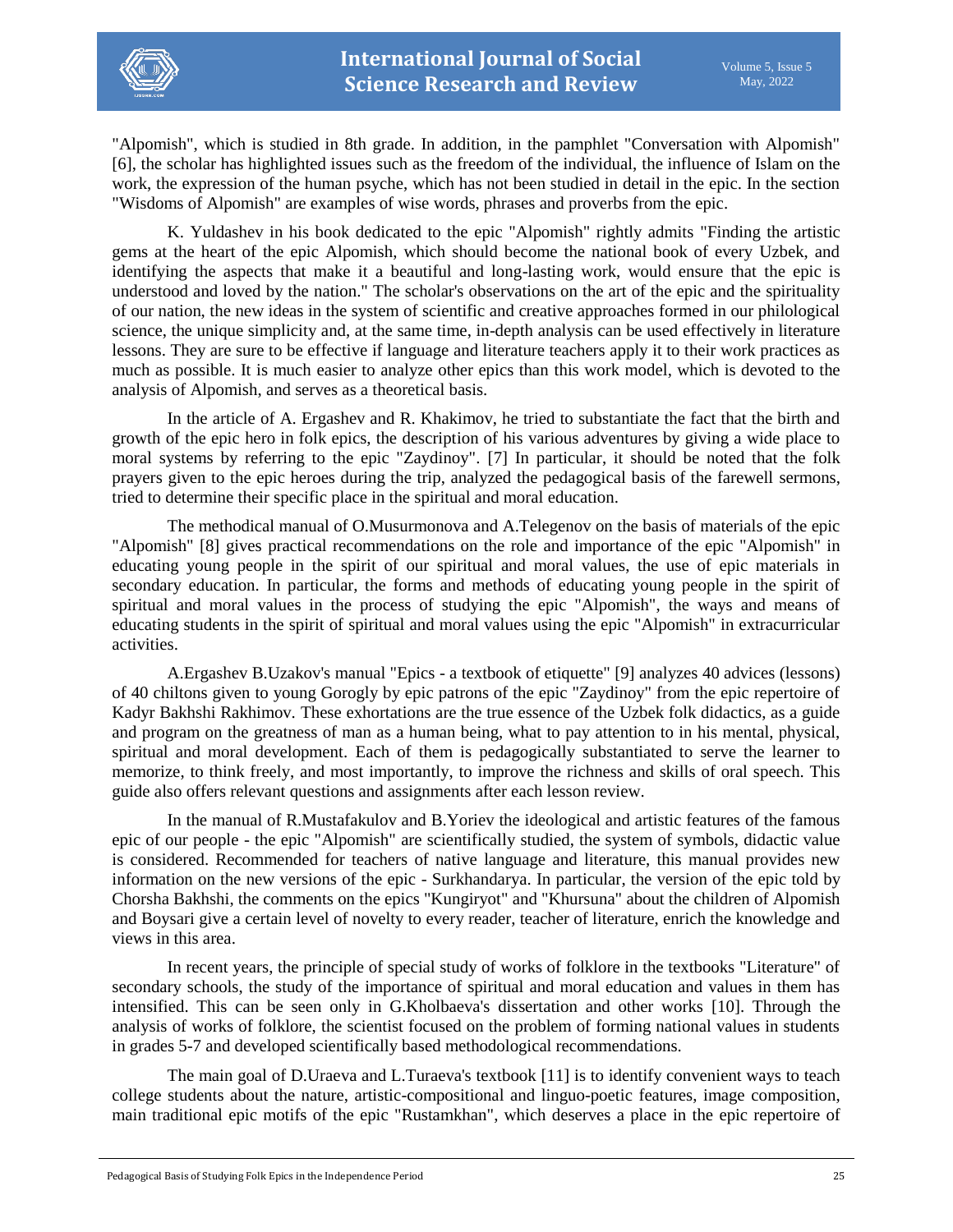

Fozil Yuldash. The role and importance of the epic in the upbringing of young people is revealed in depth through a series of analyzes.

The methodological manual of these authors on the study of the epic "Avazkhan" [12] examines the importance of this epic in the development of students' worldview, beliefs and richness of speech, the development of artistic thinking. Analytical information is given to get acquainted with the nature of the genre of folklore, to know its stages of development, to acquire knowledge about the life, customs and psyche of the people, to understand the essence of our national traditions and their history. It is also commendable that the role of this epic in educating students in the spirit of respect and devotion to national values, encouraging them to preserve and collect the traditions and customs inherited from our ancestors.

The textbook, co-authored by U.Jumanazarov, A.Ergashev and D.Jumanazarova, provides feedback on issues such as the coverage of folk epics in the curriculum and textbooks of secondary schools, the system of methodological work on the study of folk epics [13]. Extracurricular reading lessons cover the methodological aspects of studying the epics "Alpomish" and "Zaydinoy" by Kara Bakhshi Umirov. In addition, the information provided in the textbook, such as suggestions and comments on the study of folk epics in the optional classes, the program of experimental work of scientific and pedagogical research, can provide practical assistance to teachers of science.

The use of the article "Problematic study of the epic" Ravshan "for science teachers in the last chapter of the monograph of K. Husanbaeva, Sh. Jamoldinova, I. Rahimova "Practical examples of the use of problem-based learning in the literary education of senior classes", and the use of this article by school teachers in the study of the epic" Ravshan "in their work, will certainly achieve its goal and will be excellent.

Sh.Djamoldinova's dissertation [14] studies the theoretical and practical problems of creating problem situations in the lessons based on folklore materials given in the textbooks "Literature" of secondary schools. In particular, the methodology of creating problem situations in front of students and finding a solution to the problem is studied, in the example Riddles and fairy tales in the 5th grade, proverbs and songs in the 6th grade, the epic "Ravshan" in the 7th grade, the epic "Kuntugmish" in the 8th grade and the epic "Alpomish" in the 9th grade. Articles published as a practical result of these make them easy to use for science teachers.

#### *Conclusion*

Thus, the problems associated with the placement of systems of spiritual and moral education in the science of education in folklore, including traditional epics, and the state of their study allowed us to draw the following conclusions:

- 1. In folk pedagogy, the educational and didactic potential of folklore, aspects related to the method of their study have been in the focus of attention of specialists-scientists at different times. Our philologists and pedagogues have done significant work in this area, which in turn serves as both a theoretical and practical basis for literary education.
- 2. The scientific research work created in the first years of independence can be assessed, *first of all*, as works that were initially free from the Soviet ideology, and then it is felt that the renewed scientific thinking is gaining momentum. *Secondly*, the fact that this type of work is led by a comprehensive, sound perspective on the scientific and theoretical basis, while at the same time being rich in practically relevant conclusions and recommendations.
- 3. Current analysis shows that the study of the pedagogical basis of folk epics shows the breadth of coverage, the analysis is deepening, but there are still a number of problems in the teaching of sciences, including literary education.